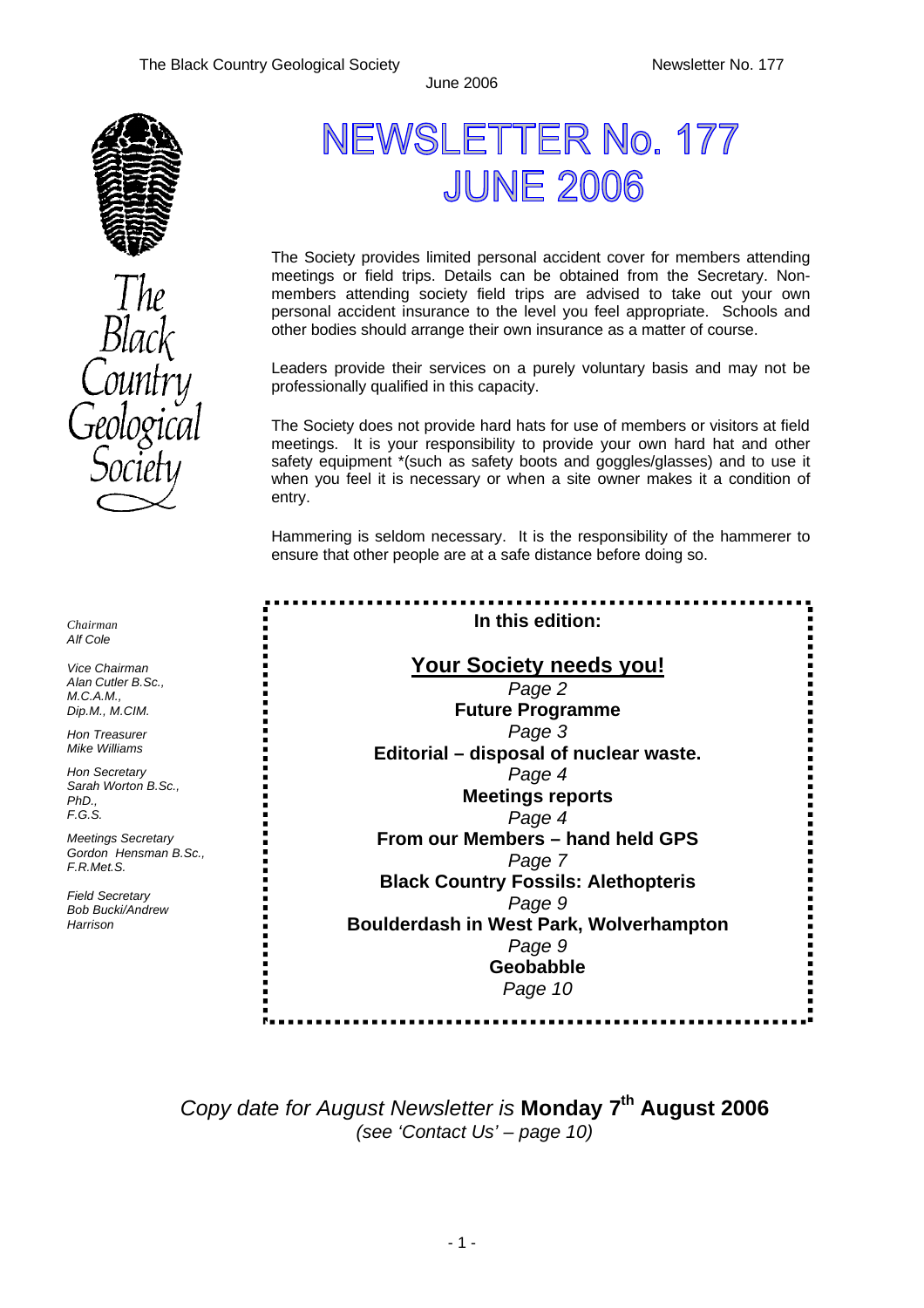Dudley Rock and Fossil Festival 2006

### **Your Society Needs You!**

### **Are you available over the weekend of 16th and 17th September 2006? Can you spare some time to join with other society members to help make this year's event the best yet? Yes? Please read on………..**

#### *Fair Volunteers*

As in previous years the Black Country Geological Society is sponsoring the Rock and Fossil Festival, and as part of our sponsorship the society provides volunteers to act as stewards and cashiers for the event. Three cashiers take money on the door, and the other people act as stewards distributing programmes and helping people find their way around. We need approximately seven people 'on duty' at any one time which includes enough to allow breaks for everyone. No one is left on their own and it's a real team effort; a great way of getting to know other members. Once we know who is available to help we'll organise a get together to go through the details of who does what.

We usually organise the volunteer rota so that people help out for half day stints – in the past this has been from 10.00am to 13.30pm or from 13.30pm to 17.00pm, although we'll need to confirm the opening hours for the festival over the next month or two. Please can you complete the form below and return to me asap, indicating which sessions you can help with, and whether you have a preference for being a cashier or steward? If you are only available for part of a session please put your name forward anyway, indicating when you could help out.

### *BCGS Stand*

As well as volunteers for the above, we're also looking for members who'd like to help man the Society's stand at the event. Basically we'd like members who can talk to the public about what the society does, take details of prospective new members and help to sell specimens or any other items donated by members for the event to raise funds for the society. Which brings me onto the last request………..

#### *Request for Specimens etc*

Do you have any rock or mineral specimens kicking about at home that we could sell to raise some money for the society? Ideally we'd like to know where the specimen is from and what it is as it's nice to pass the information onto the new owner. However, don't worry if you don't know, we'll have enough geologists at the fair to identify things if we need to!!! In some cases you may also wish to put a minimum sale price against the item. As well as specimens we're also looking for any other unwanted items with a geological theme such as books or maps that you don't need anymore. Again, if you have a minimum price please tell us or we will sell the item based on similar things we see on stalls at the fair. If you have any items for sale, please bring them along to the festival on Saturday morning. If you have any queries on this or any of the above please call Sarah Worton, on 01384 235946.

### *All volunteers get free admission to the festival, and drinks on the day.* **Name(s)**

Contact phone number

I/we can help as a volunteer(s) on (pls circle): SAT am; SAT pm; SUN am; SUN pm

Do you have a preference to be a cashier or steward?

I/we can help man the BCGS stand on: SAT am; SAT pm; SUN am; SUN pm

### *Please return to Sarah Worton, Secretary (see address in 'Contact Us')*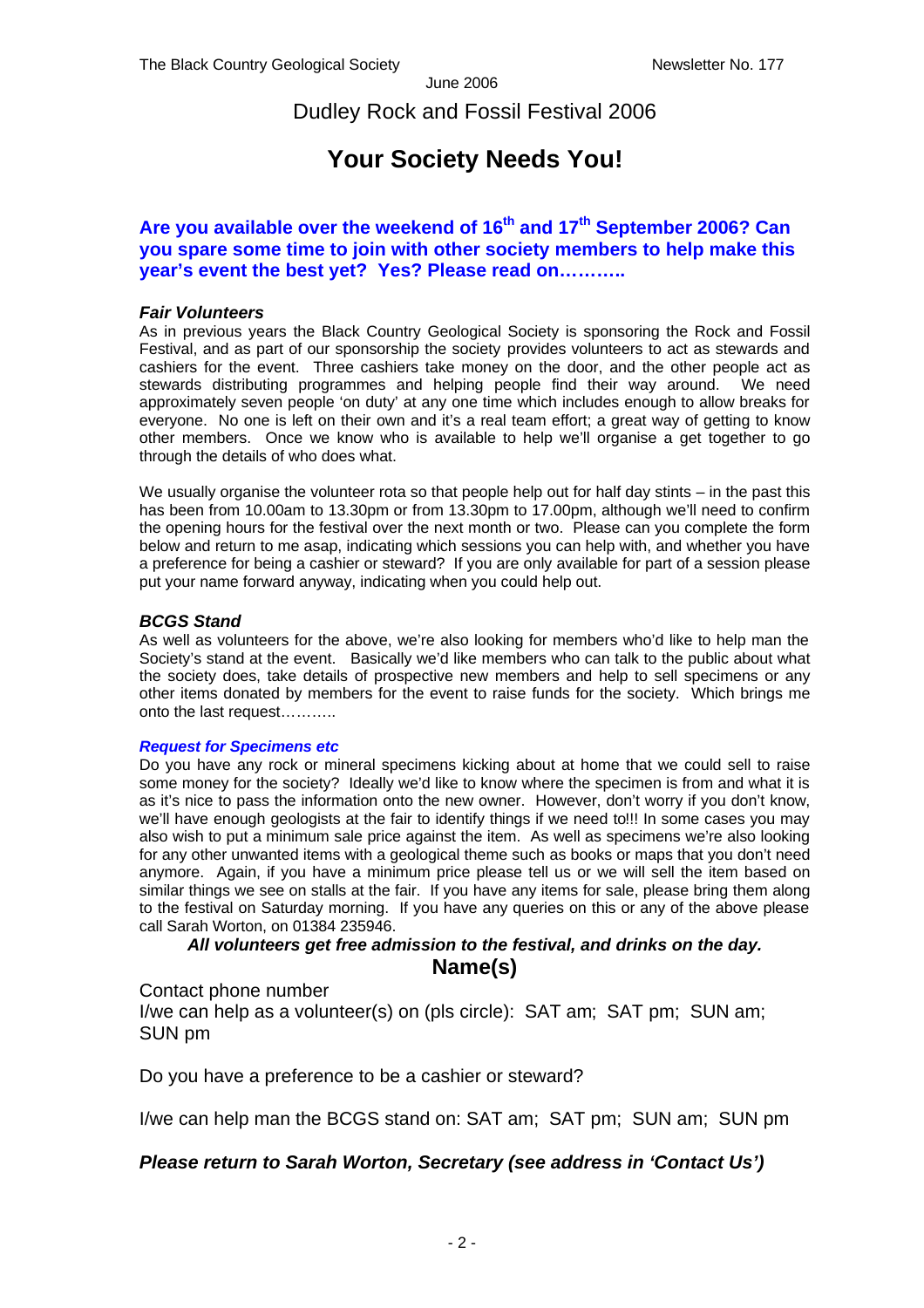### *FUTURE PROGRAMME*

### **Lecture meetings are held at Dudley Museum, St James's Road, Dudley. Phone (01384 815575) 7.30 for 8 o' clock start unless stated otherwise.**

### **SUNDAY 25TH JUNE 2006** *(Field visit)*

### **Leader: Mike Williams COACH TRIP TO BIG PIT, BLAENAVON.**

Big Pit stands on the eastern rim of the South Wales Coalfield, where coal outcrops on the hillsides. Iron Ore and limestone were also found here so it was natural for an ironworks to be founded at Blaenavon. The Ironworks were established in 1789 and the remains are now open for visitors and Blaenavon has been declared a World Heritage Site. It is now part of the National Mining Museum of Wales.

There are still plenty of spaces left on this trip, so if you would like to join us please contact Mike Williams on **01902 822505**

### **FRIDAY - SATURDAY 1ST – 2ND SEPTEMBER 2006**

### **WREN'S NEST CONFERENCE**

This conference is being held at Dudley College (Mons Hill Campus) and will be considering *Community Conservation and Celebration.* If you are interested in attending this important occasion please indicate your interest to Graham Worton at Dudley Museum & Art Gallery, or Alan Cutler on 01384 443644.

### **SATURDAY – SUNDAY 16TH – 17TH SEPTEMBER 2006 DUDLEY ROCK & FOSSIL FESTIVAL 2006**

This will be held in Dudley Museum & Art Gallery and Dudley Concert Hall from 10am – 5pm on the Saturday and 10am – 4pm on the Sunday. The many exhibitors will be mounting superb displays of fossils, crystals, gemstones and equipment. There will lots of other things going on, particularly for children, and, as usual, our society will have a stall which will require members, so please try to keep this weekend free. See www.discoverdudley.org.uk/rockandfossil and see page 2.

### **WREN'S NEST NATIONAL NATURE RESERVE 50TH ANNIVERSARY**

You can use the same website above, or pick up a leaflet at Dudley Museum & Art Gallery or libraries about this event. The actual day is on Wednesday  $27<sup>th</sup>$  September, but you may be interested in the *Wren's Nest Conference* on September 1st and 2nd at Dudley College (Mons Hill Campus – see above), and *Rock and Fossil Festival Field Trips,* on the Wren's Nest on 23rd and 24<sup>th</sup> September. Most of these events require booking and some have a charge attached. The *Dudley Winter Ales Festival,* in Dudley Concert Hall is from 23rd to 25th November. This will feature a special brew: *Wren's Nest Trilobitter;* there is a joke there somewhere about most specimens being found legless!! See www.dudleycamra.org.uk

### **MONDAY 25TH SEPTEMBER 2006** *(Indoor meeting)*

### **Mike Fereday: (North Staffordshire Group of the Geologists' Association) "The Geology of the Chaine de Puys, France."**

### **MONDAY 30TH OCTOBER 2006** *(Indoor Meeting)*

### **Dr. Jacqui Malpas: "The Brymbo Fossil Forest."**

This is the newly discovered Carboniferous fossil site. It is reputed to be the best in the U.K.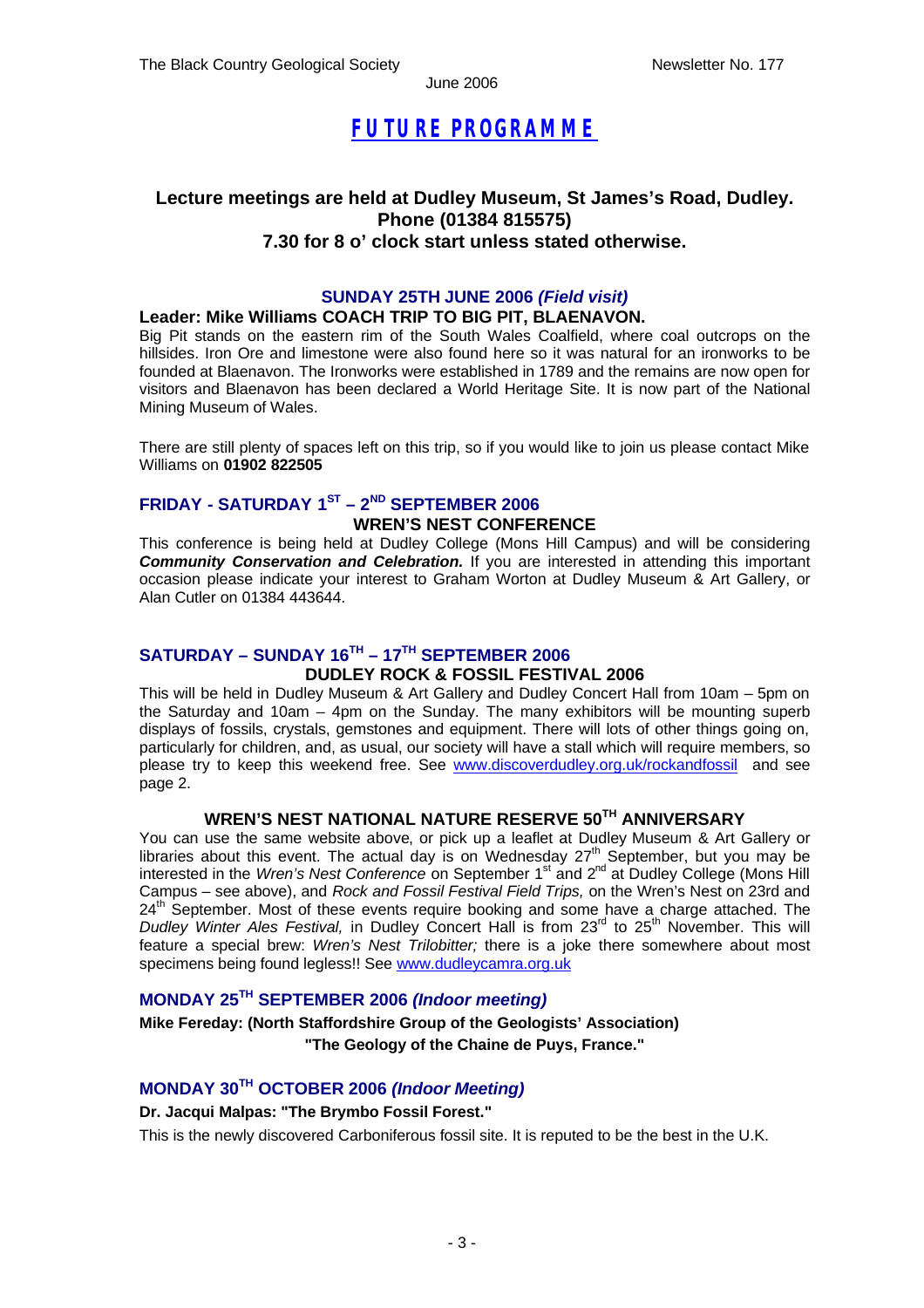### **MONDAY 27TH NOVEMBER 2006** *(Indoor Meeting)*

**Members Evening:** There is plenty of time to think about your possible talk, demonstration and display. Gordon is confident that it will not snow this year!

### **MONDAY 29TH JANUARY 2007** *(Indoor Meeting)*

### **Neil Rushton: (Team Leader Engineering Advice Telford and Wrekin) "Landslips in Telford."**

Neil spoke to the Shropshire G.S. on 11th January 2006.

### **MONDAY 26Th FEBRUARY 2007** *(Indoor Meeting)*

### **Dr. Cynthia Burek: (University of Chester)**

Dr. Burek will probably talk on *"Women in Geology"* Further details later.

### *EDITORIAL*

In the late seventies or early eighties I attended a lecture by a geologist who worked for *NIREX*. the body responsible for finding a safe repository for nuclear waste. The idea was that it could be safely disposed of underground, in geologically stable rock which had suitable properties with regard to hydrology and potential gas pathways. Several promising sites were identified and the next stage in the procedure was to drill and carry out a detailed geological investigation. Local protests were intense, and NIREX were unable to proceed after some well publicised public enquiries. The press interpreted this as a victory for environmental groups, but no one really 'won'; nuclear waste remained in temporary storage, and at that time some low level material ended up in the sea.

In 2006 the *Committee on Radioactive Waste Management (CoRWM)* has advised that the best way to dispose of the UK's nuclear waste is at depths of between 0.3 and 2 kilometres in geological stable environments, indeed little has changed for the past 30 years. They have also said that only about a third of the UK would be geological suitable, without being more specific. With the decay time scales involved, and with rising sea levels associated with global warming, presumably lowland Britain would be unsuitable, as would all the aquifers, but there would be potential areas in some of the older rocks in the more highland parts of the country.

The problem is that there is 470,000 cubic metres of nuclear waste which is still temporarily stored at 34 locations waiting for a permanent solution. I calculate this volume would cover a football pitch to a depth of between 30 and 40 metres. But, unfortunately, we seem unable to detach this solution from a view about nuclear power generally. If you are in favour of the nuclear option you might see the establishment of a permanent disposal site as evidence for the safety of nuclear power stations, whereas if you believe that we should not expand this method of power production, you might see a permanent underground repository as the 'thin end of the wedge', and so to be resisted.

It seems vital that the solution of the present problem is completely detached from any planning for future power supplies, and that message can only come from central government. Hopefully we will not have to wait another 30 years for the problem to be resolved.

SOURCES: *New Scientist/6 May 2006. www.newscientist.com www.corwm.org www.foe.co.uk www.nirex.co.uk*

Bill Groves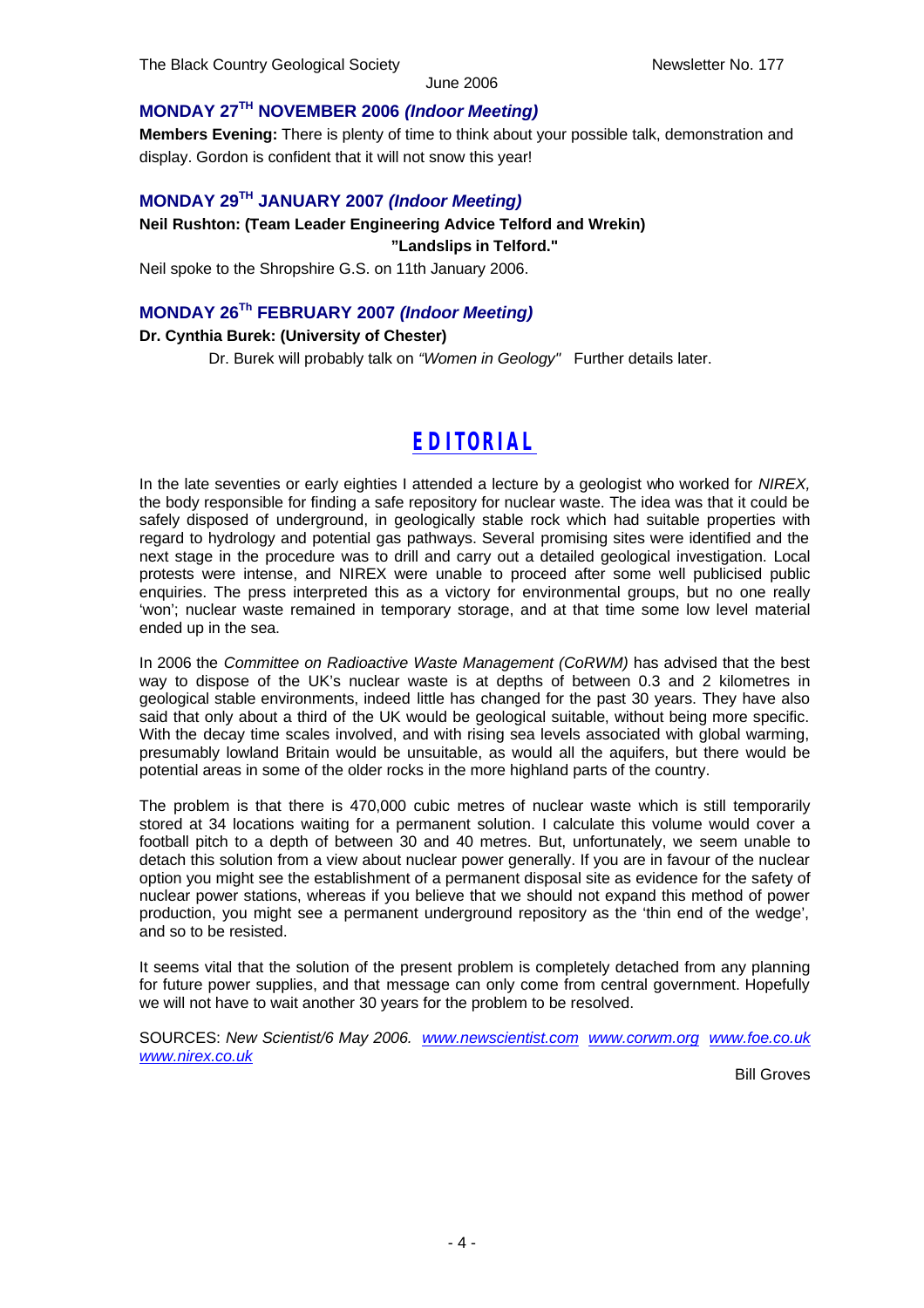### *MEETINGS REPORTS*

### **MONDAY 27TH MARCH 2006** *(Indoor Meeting)*

#### **The Cretaceous/Tertiary (K/T) Boundary Event; a talk given by Dr. Peter Floyd from the School of Earth Science and Geology at Keele University following the AGM 27th March 2006**

Dr. Floyd began by putting the K/T boundary event into context, explaining that mass extinctions are not uncommon in the geological record. There have been about 23 of them. The most severe, in the past, being the Permian/Trias (P/T) event 225 million years ago; (-Ma) years ago, when about 95% of all species disappeared. The P/T event coincided with the extensive vulcanism which produced the Siberian Traps. Huge amounts of  $CO<sub>2</sub>$  went into the atmosphere (sound familiar?) and the temperature rose by about  $6^{\circ}$ C. Almost half this rise is accounted for by the atmospheric concentration of  $CO<sub>2</sub>$  rise and the other half may have been caused by the release of methane gas from methane hydrates present in the deep oceans (this release itself was due to the temperature rise).

The much more recent Cretaceous/Tertiary (K/T) event 65 -Ma has two competing theories to explain it: asteroid impact and vulcanism.

#### *Asteroid impact*:

Impacts have been happening for billions of years and continue to occur with gradually reducing frequency. Impact craters are found over the surfaces of many objects in our solar system. For example the moon has craters estimated to have been formed 4.4 billion years ago (-Ga). The southern hemisphere of Mars is very cratered and here on Earth we have the 1.2km diameter Meteor Crater in Arizona which is a mere 50,000 years old. This is one of about 135 impact sites identified on Earth.

An impact event has three components: compression, evacuation and modification.

*Compression*: the compression caused depends on the mass of the object. Larger objects can create megabar pressures and high enough temperatures to cause diamonds to form, and even relatively small impacts result in brecciated ground, glass spherules and shocked quartz. These results can provide evidence of impact when subsequent modification has obscured the crater. *Evacuation*: refers to the ejection of debris which leaves the crater.

*Modification*: occurs after the event when for example the crater walls slump and/or material fills in the hole.

Having given us this background Dr. Floyd moved on to the K/T event itself. In 1980 (was it really that long ago?) in the journal Science, Alvarez et al reported an iridium anomaly. Iridium is a very rare metal similar to platinum that occurs in very low concentrations in continental crust on Earth. The Alvarez group found concentrations of iridium several orders of magnitude higher than normal, together with glass spherules and shocked quartz, in a very narrow clay band at the K/T boundary, in locations across Europe (Italy, Spain, France and Denmark). The glass spherules and shocked quartz provided evidence of impact and the iridium anomaly suggested a meteorite as the impacting object. More recently, oceanic and terrestrial sites, 65 million years old, were found for glass spherules. Then shocked quartz, which requires temperatures of  $600^{\circ}$  – 700 $^{\circ}$ C to form, was found on the Yucatan peninsula and in the nearby sea, and evidence was found for the Chicxulub crater, which had originally been about 100km across (nearly an order of magnitude bigger than Meteor Crater, Arizona). The Chicxulub crater was caused by impaction into limestone. Heating limestone releases  $CO<sub>2</sub>$ . Thus the impact would have evacuated huge amounts of material more than 15km into the atmosphere and released large amounts of  $CO<sub>2</sub>$ from the limestone.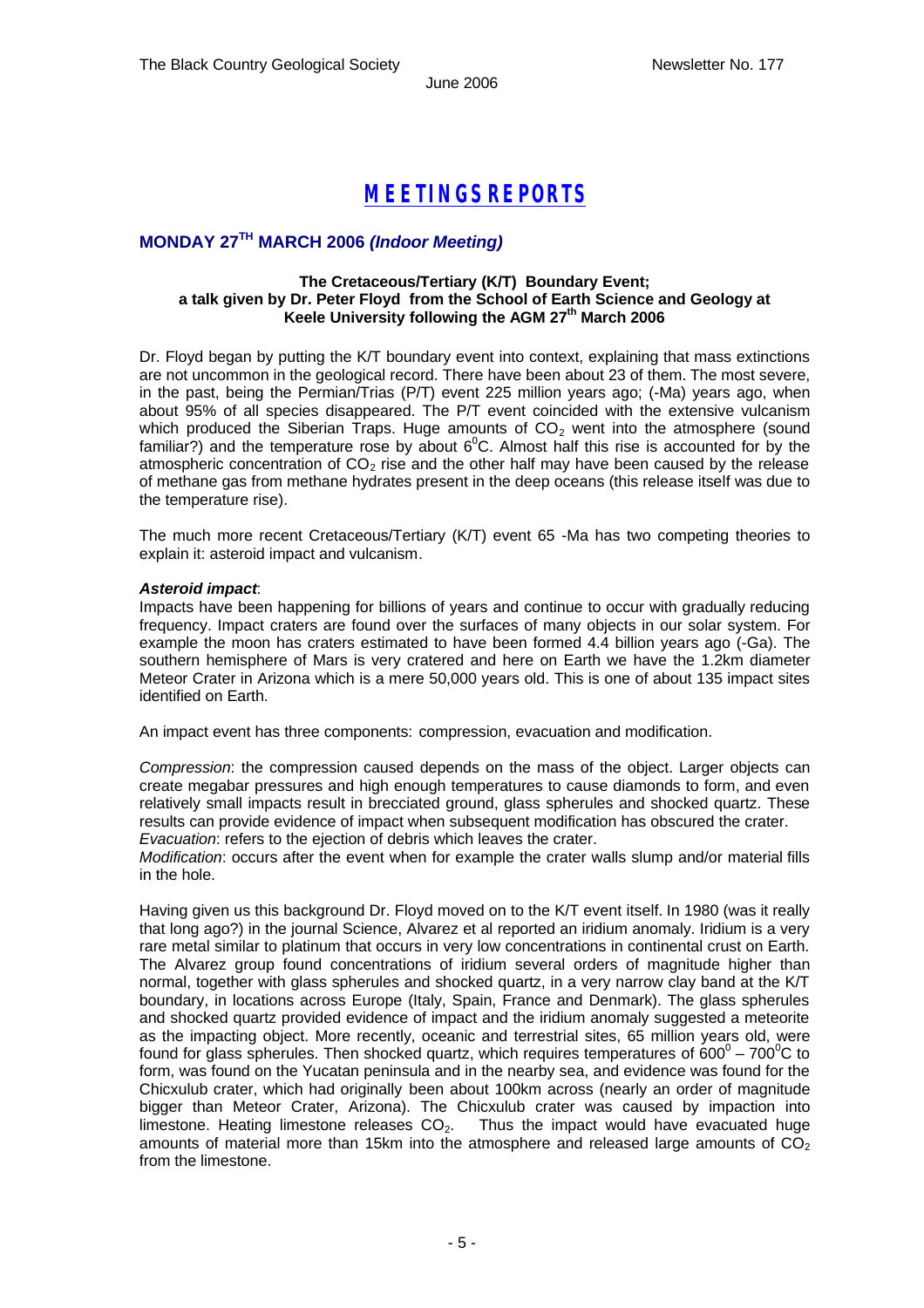*The sequence of events following impact is thought to have been*: an initial fire-storm, then darkness due to the debris in the atmosphere, followed by cold because sulphur compounds thrown into the atmosphere reflect light causing cooling; then acid rain because sulphur dioxide is relatively quickly washed out of the air; and finally increased temperatures because the residual CO<sub>2</sub> causes greenhouse warming. This sequence of events would clearly be catastrophic for living organisms.

Recent research (e.g. Keller et al 2003) has cast some doubt on the impact theory because they found several spherule horizons and they contend that the iridium anomaly at Chicxulub is well below the K/T boundary; i.e. about 30,000 years earlier.

#### *Vulcanism*:

To create strong enough effects to cause the K/T event an enormous amount of vulcanism would have been required. The plume of ash, dust and gas would have to reach more than 15km high into the stratosphere and would have maximum effect on the earth's climate if the plume were injected in the equatorial region where the jet stream distributing it round the world is strongest. To give an idea of the scale required, Mount Pinatubo which erupted in the Philippines in 1991 had a 30km high plume which was distributed through the atmosphere by 1993 and caused a short-term cooling at the surface of about  $0.5^{\circ}$ C.

Is there a candidate volcanic event that occurred 65mya? Yes: the Deccan Traps in India (die Treppe is German for step). These vast lava flows occurred episodically over about 10 million years so each identifiable lava flow forms a distinct step in the Deccan sequence. The most severe eruption occurred about 65 -Ma laying down basalt flows one to two kilometres thick. These flows were accompanied by an estimated  $30,000$  billion tonnes of  $CO<sub>2</sub>$ , 6,000 billion tonnes of sulphur and 60 million tonnes of halogens: enough emissions to cause a 'nuclear winter' and extinguish many species. The mantle plume/hot spot,  $200^{\circ}$  –  $300^{\circ}$  C hotter than the surrounding mantle, which caused the Deccan Traps is currently under Reunion, an island in the Indian Ocean and the position of the Indian subcontinent 65 -Ma.

In conclusion it seems likely that 65mya there was a most unfortunate co-incidence of a huge impact and massive-scale vulcanism. These events led to a mass extinction of species, reptiles no longer ruled the planet and their disappearance allowed the mammals to evolve and occupy the empty niches. We of course are mammals and without the K/T extinction we might not have arisen.

Martin Normanton

### **MONDAY 24TH APRIL 2006** *(Indoor Meeting)*

### *CONVERSAZIONE*

### **"Scientific Evolution or Creationism/Intelligent Design - are they Equivalent Theories?"** *Chairman; Alf Cole.*

This is the first time in the history of the Black Country Geological Society that we have had such a meeting. It is part of our efforts to offer our members additions to our usual programme of lectures and field meetings. The topic chosen for discussion is the focus of a great deal of interest in the press and other media generally.

Gordon Hensman, our Meetings Secretary, started the meeting with an outline of both theories and explained their relevance to education in this country. For example, in Sandwell, Dartmouth High is about to become a City Academy and the present governors are reported as being concerned that the teaching of both theories as equivalent would be part of the curriculum. In Middlesbrough there are already three City Academies, financed in part by the Reg Vardy second hand car business, where creationism is already taught.

Gordon then explained what he thought were the major differences between the two theories. Creationism is a literal belief in the first chapter of Genesis in the Bible which states that God created the Cosmos in 6 days and rested on the 7th. Intelligent design developed out of creationism when it was realised by some that the mechanism of evolution - i.e. random mutations giving rise to the survival of the fittest (most well adapted), - had too much evidence to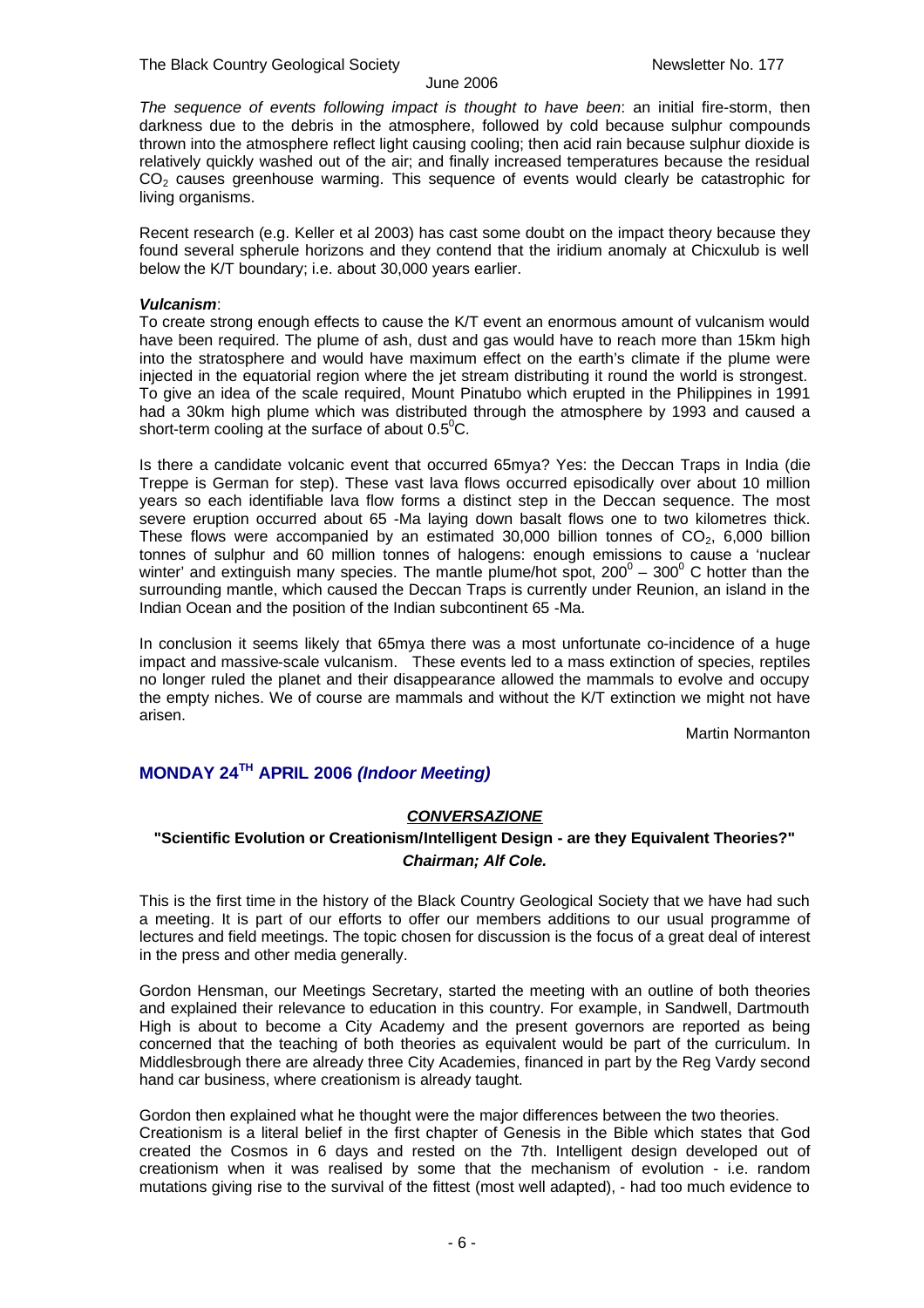dismiss. However, they felt that there was still a guiding hand of God, directing development and change in both individuals and species, in addition to natural selection.

Gordon pointed out that Darwinian Evolution did not prove or disprove the existence of a controlling force - God. The theory simply did not set out to do so. Many thinkers from Aristotle to the Chinese, and more recently Lamark in France with his notion of acquired characteristics had conceived the idea of the evolution of life from simpler forms to more complicated ones. However, it was Charles Darwin influenced very much by his grandfather Erasmus Darwin (member of the Lunar Society), who had produced the mechanism whereby evolution worked. His was a thoroughly scientific approach and the amount of data which has accumulated over the last 150 years or so is enormous and is not easy to dismiss. This is also true of the 3 main dating methods used in the science of geology. 1. Relative dating, 2. Relative Radiometric dating, 3. Carbon dating -- all solidly based on observable fact. They could not be dismissed out of hand as Creationists believe. In short Creationism/Intelligent Design are based on belief in a religious book- the Bible. Scientific Evolution was based on observable data and fact. Therefore the two theories were not equivalent.

The discussion which followed was notable for some valuable contributions from members. However, although attempts were made to steer the discussion back to the differences between the two theories and the approaches both used, it was difficult to keep away from the issue of the existence of God. Some speakers such as Councillor Rebirtha Hart-Davis and Barbara Russell affirmed their "unshakeable belief" in their special relationship with God, sidestepping the question under discussion. Some other speakers tried to rationalise religious belief in various ways such as the natural fear we have of dying leading to a reluctance to accept that we do not survive our physical bodies.

Other speakers, notably our Editor of the Newsletter Bill Groves, pointed out that geology was also full of uncertainties. The enormous gaps in the fossil record of the evolution of many species led to a lot of fanciful conjecture amongst geologists and they all depended on the belief in the existence of "natural laws" which operated all over the universe - we think!

 A former Chairman and keeper of geology at Dudley Museum & Art Gallery, Graham Worton, said that although he had a religious conviction, he knew that it was a matter of faith, whereas scientific evolution contained many observable and repeatable facts which could not be ignored. Going out into the field and observing the evidence in a quantifiable accurate scientific way demonstrated the approach of geology, creationism depended on the acceptance of unverifiable ideas.

 The meeting ended with a show of hands, indicating that the overwhelming majority would not accept that the theories were equivalent.

Gordon Hensman

### *FROM OUR MEMBERS*

### *From Graham Hickman*

### **The importance of knowing where you are - merits of a Hand Held GPS**

Within the last few years Satellite Navigation systems have become very popular and fitted into our cars to help us navigate. These are all based on the GPS (global position system) which was developed and run by the US military. It is based on 24 orbiting satellites which transmit unique travel time radio signals that are received by the GPS receiver unit. Providing the receiver can 'see' at least three of these satellites, it is able to 'triangulate' the position and provide a precise location. The error in XY location is now only a few meters since the US government discontinued the signal degrading by added noise into the position calculations. Best of all the GPS signal is available world wide for free (thanks US tax payers!).

For geologists knowing where you are is especially important, how many times have you gone looking for that outcrop you visited 5 years ago and can't quite remember where it was? Or you get home with some rock specimens and can't figure out from your scribbled labels which location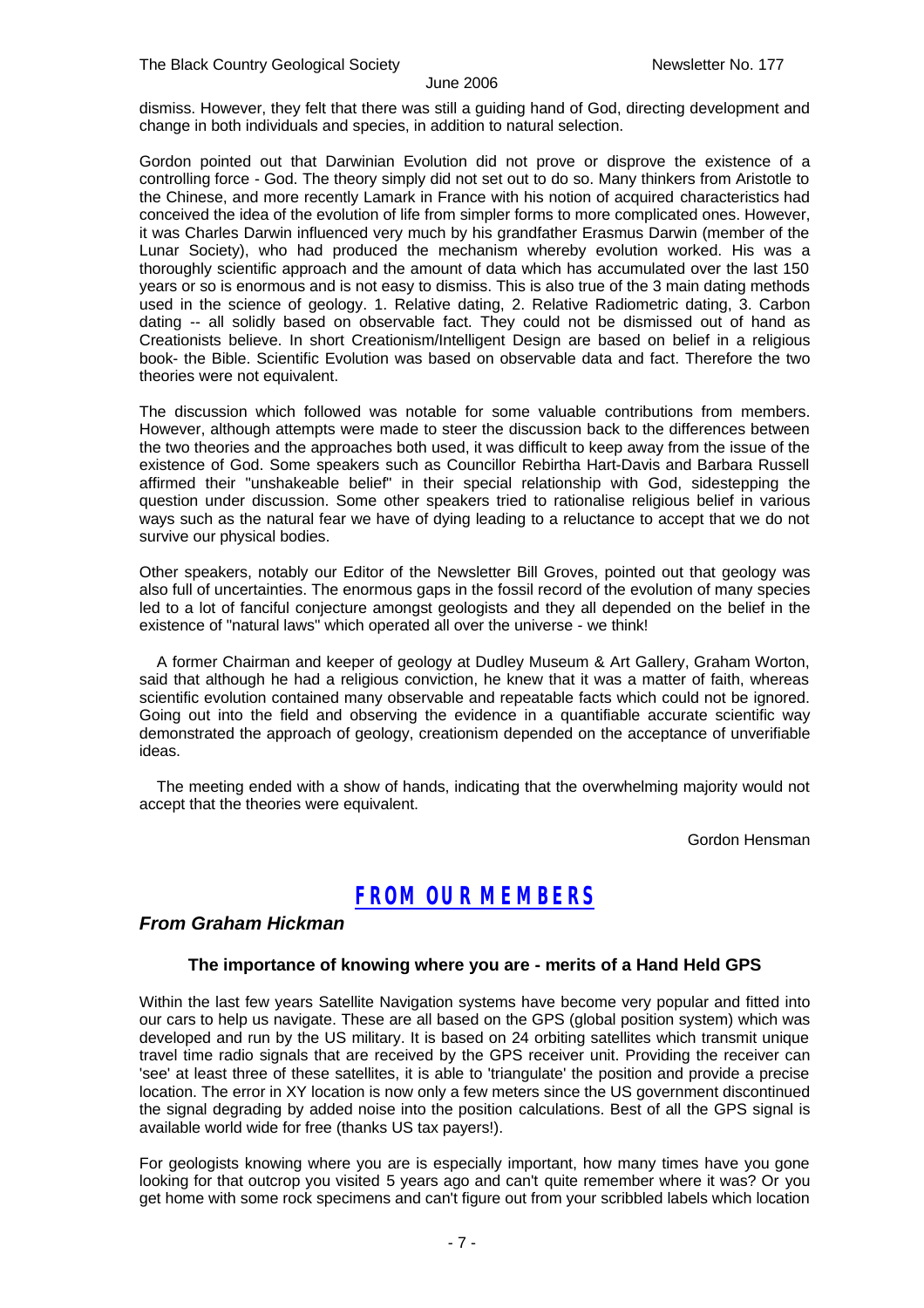they came from? With a hand held GPS you can get an accurate latitude, longitude, OS grid reference and elevation.

The GPS does not replace a map as the small screen is often difficult to zoom in and out of to identify other features, but it certainly compliments the map and adds interest. For instance, earlier this year I was on the southern coast of the Isle of Wight, near Atherfield Point. The GPS location for the beach plotted approximately 100m inland on the map I was using, giving an indication of the considerable amount of erosion which had occurred since the map had been published in 1980.

GPS technology is being applied to numerous applications beside the obvious needs in navigation and military tracking. I was given my first hand held GPS in 2001 and have found numerous uses for it. The one I have now comes with a map which can be uploaded from a PC and provides a moving map when driving in the car. It is also very useful for estimating an arrival time for the destination 'waypoint' I have entered as a 'Goto', providing you keep moving. Locations of interest can be saved and stored to the memory and downloaded to the PC when back home.

If you like electronic gadgets and maps you will love a hand held GPS. If I need to take a map anywhere I'll always take the GPS along as well.

......................................................

### *From Gordon Hensman*

It is suggested that the Conversazione/Debate be held annually. We would be delighted if suggestions for topics could be submitted in the usual way to the Committee. Suggestions for speakers will also be welcome.

The death of our Andrew Rochelle our Field Meetings Secretary last January, has prompted thoughts that the Society might commemorate members who are no longer with us in some way. Any thoughts on this? Please let us know what you think.

What about a Letters page! Many of you must have a query about something in geology. If you are wary of showing your ignorance then use a nom de plume! And don't be afraid of disagreeing with the answers given  $-$  it is the stuff of science!

..................................................................

### *From the Editorial Team*

Gordon's suggestion for a letters page is a very good idea. There are plenty of issues in this Newsletter that request your input, and we will respect any member who does not wish their name to appear in print. Contact information appears at the end of this Newsletter.

### *NEW DISPLAY PANEL AT WREN'S NEST*

This is the new explanation board that has been put up at the Wren's Nest National Nature Reserve. It is at the top of the long flight of steps, on the western side (GR: SO936921). As can be seen from the photograph, you are looking north-westward towards Upper Gornal and Woodsetton. It has a clear and attractive explanation of the area. Its robust construction and tough cover make it ideal.

In the middle distance there is a good view of the ridge caused by the 'Patch Reef' in the Nodular Beds, while the trenches either side are where the Quarried Limestone beds have been removed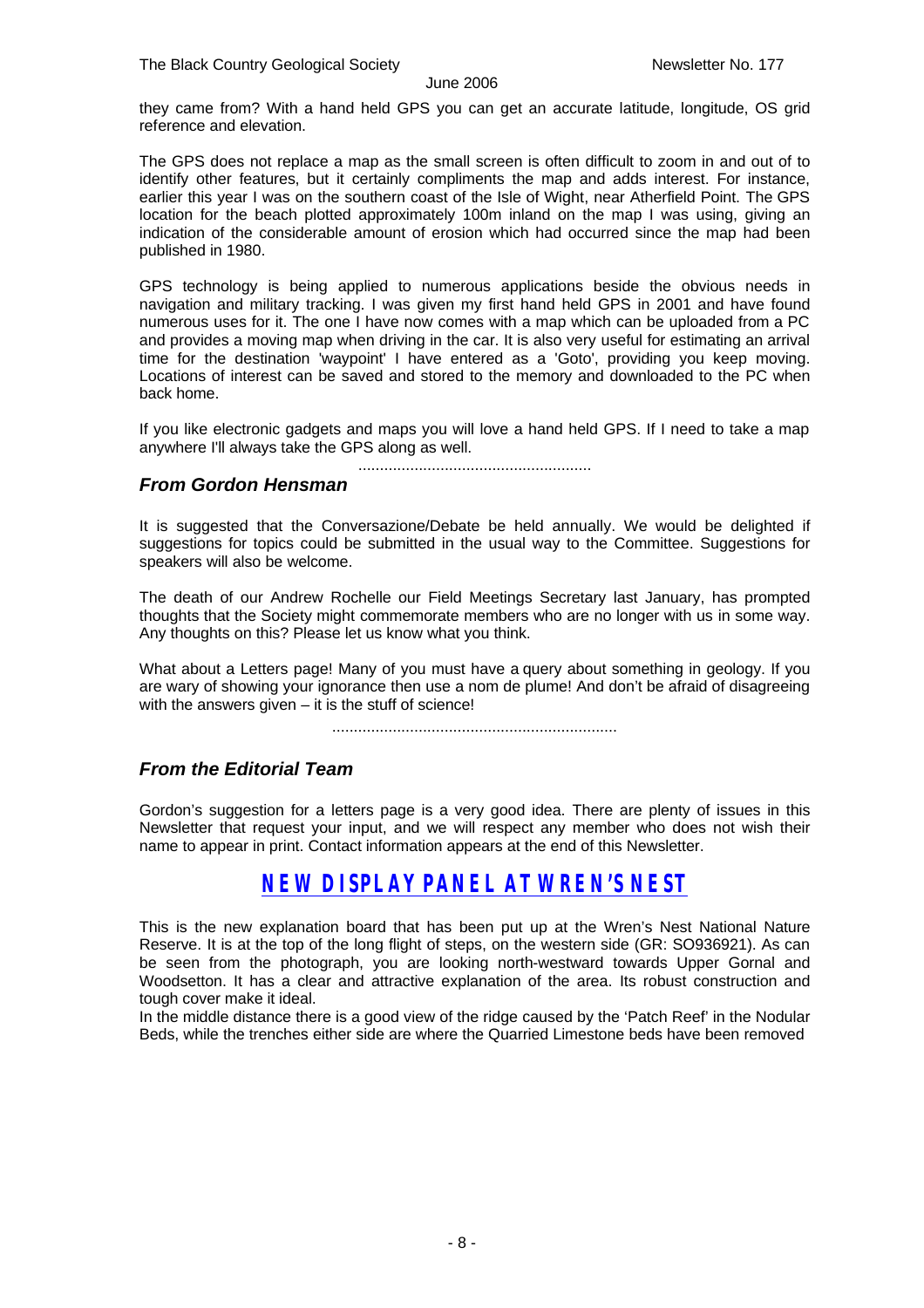### *BLACK COUNTRY FOSSILS*

*Alethopteris lonchitica* is the name of this Carboniferous plant, but as you can see it is a seed fern or *pteridosperm.* It has been in the collection at Dudley Museum & Art Gallery for at least 94 years, and is on display in its Upper Gallery. It was found at Russells Hall where the hospital now stands, and is from the Upper Carboniferous, (Westphalian) Coal Measures. The whole specimen represents a *frond,* and each individual leaf is a *pinnule,* so this is a specimen of fronds with pinnules. The scale is in centimetres but in the Carboniferous Coal forests fronds could be found up to 7 metres long.

Bill Groves

### *BOULDERDASH!*

Our quest to locate erratics continues, and the area of the Black Country that has most examples is around Wolverhampton, particularly to the immediate south and west. A good place to visit to see good erratics without too much searching is *West Park, Wolverhampton.* It is a large Victorian park, (Grid ref. SO 905993) and in an area next to the Conservatory, over 30 erratics are set out. They were put there when the park was built in the late 19<sup>th</sup> century when geology was such a popular science. It is likely that many came from sites in the city as it was a time of considerable building.

The picture shows one group of erratics. The two on the right are of a crystalline rock and take on a typical spherical shape. The upright one is hard slate which is reflected in its shape, and the smallest erratic was schist/phyllite. Some of the crystalline boulders are over 2 metres in diameter, and the upright stone in the photograph is about that height.

Most of the rock types on display seem to be igneous, but there is a wide variety, including a boulder of conglomerate.

Bill Groves

### *GEOBABBLE*

Knowledge of languages is a great help when dealing with geological terms, and the most useful languages of all are of course the classical ones – Latin and Greek. A classical scholar would be able to hazard a guess as to the meaning of a term, purely by breaking the word down into its component parts and fitting together the meanings. Take the innocuous geological term *alluvium*. It is a noun meaning sedimentary particles deposited by a river or other running water, and its derived adjective is *alluvial.* 

It is ultimately derived from the Latin *alluvius,* meaning 'washed against' but has probably come to us in the 16<sup>th</sup> century via the French *lavere* – to wash. Many words connected with water have come by this route including *lavatory.* 

Another word in this area that serious geologists no longer need to use is *antediluvian. Ante* is a common prefix meaning 'before' and *diluvium* is Latin for flood. We get the word *deluge* from this source. *Antediluvian* means the period of the Earth before the Biblical flood, but is now normally used to denote something that is very old, old-fashioned or outdated. However, a simple search on the internet for references to this word indicate that the myths of an antediluvian age, lost civilisations with people living to 900 years and many other weird 'facts' are given credence by many, mainly American, websites. They seem to have a very antediluvian idea of Earth history.

Bill Groves